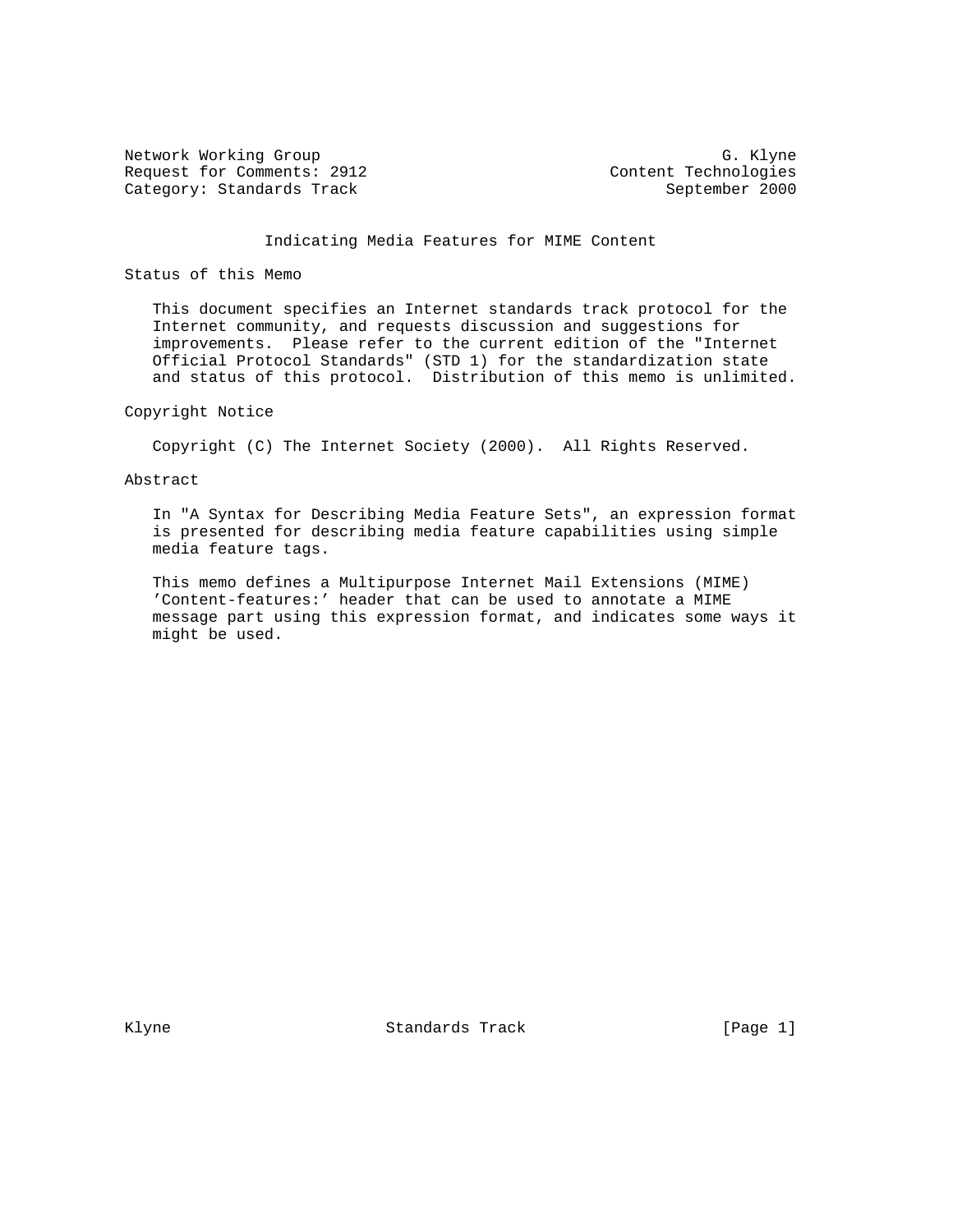# Table of Contents

| $\mathbf{1}$                                         | $\mathfrak{D}$ |
|------------------------------------------------------|----------------|
| 1.1 Terminology and document conventions             | 2              |
| 2.                                                   | 3              |
| The 'Content-features:' MIME header<br>$\mathcal{R}$ | $\overline{4}$ |
| 3.1 Whitespace and folding long headers              | 4              |
|                                                      | 4              |
|                                                      | 4              |
| 3.2.2 Multipart and other composites                 | 5              |
| $3.2.3$ Reference to external data                   | 5              |
|                                                      | 5              |
|                                                      | 5              |
|                                                      | 6              |
| 4.3 Multipart/alternative data                       | 6              |
| 4.4 Reference to external message data               | 8              |
|                                                      | 8              |
|                                                      | 8              |
|                                                      | 9              |
|                                                      | 10             |
| 7                                                    | 10             |
| 8                                                    | 10             |
|                                                      | 11             |

## 1. Introduction

 In "A Syntax for Describing Media Feature Sets" [1], an expression format is presented for describing media feature capabilities as a combination of simple media feature tags, registered according to "Media Feature Tag Registration Procedure" [2]. This provides a format for message handling agents to describe the media feature content of messages that they can handle.

 This memo defines a MIME 'Content-features:' header that can be used to annotate a MIME message part using these feature expressions. This header provides a means to indicate media-related features of message content that go beyond the MIME content type.

 Consideration is also given to how it may be used to present message media content information that is problematic to express within the basic MIME framework.

1.1 Terminology and document conventions

 This section defines a number of terms and other document conventions, which are used with specific meaning in this memo.

Klyne **Standards Track** [Page 2]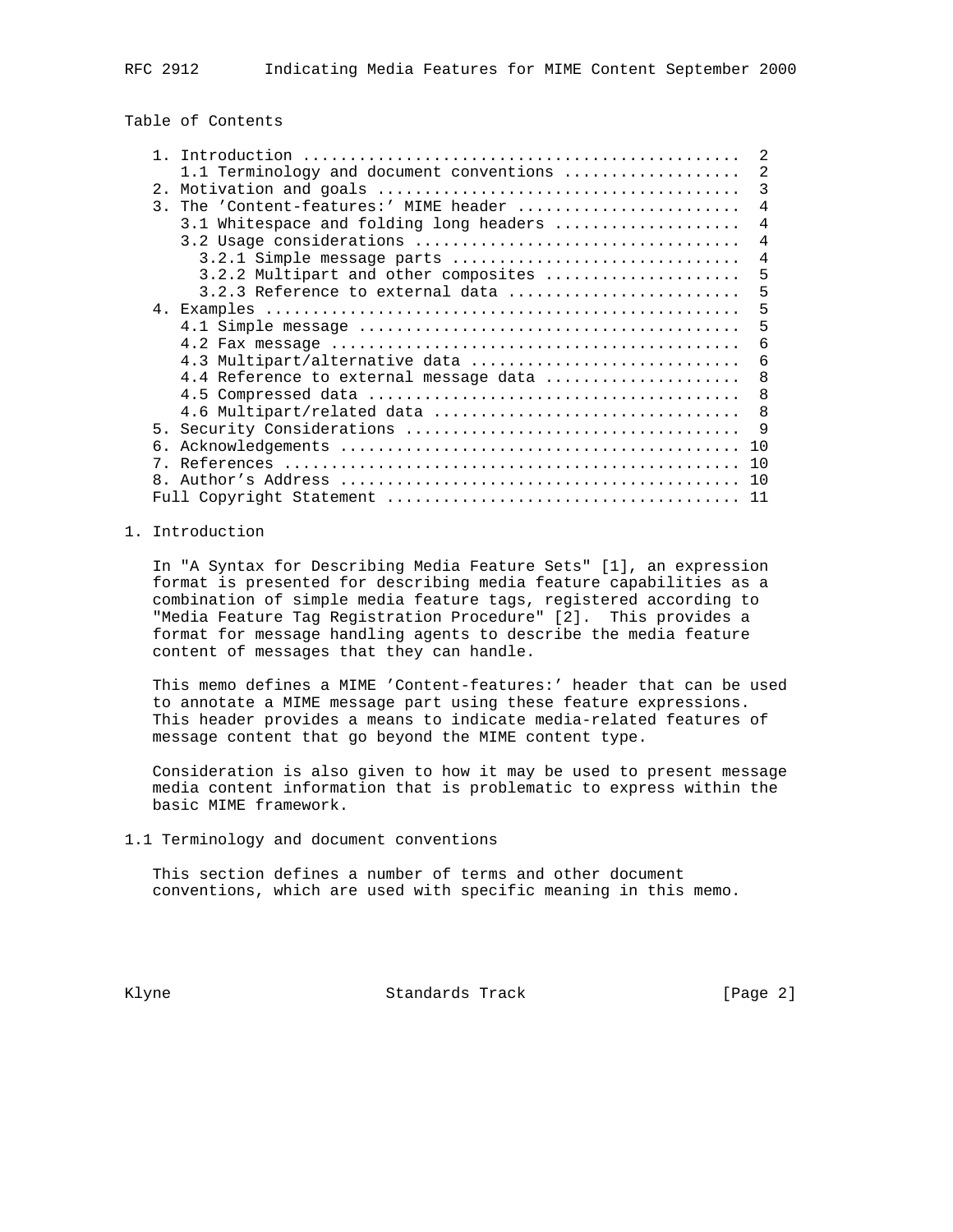media feature information that indicates facilities assumed to be available for the message content to be properly rendered or otherwise presented. Media features are not intended to include information that affects message transmission.

feature set

 some set of media features described by a media feature assertion, as described in "A Syntax for Describing Media Feature Sets" [1]. (See that memo for a more formal definition of this term.)

feature set expression

 a string that describes some feature set, formulated according to the rules in "A Syntax for Describing Media Feature Sets" [1] (and possibly extended by other specifications).

 This specification uses syntax notation and conventions described in RFC 2234 "Augmented BNF for Syntax Specifications: ABNF" [3].

 NOTE: Comments like this provide additional nonessential information about the rationale behind this document. Such information is not needed for building a conformant implementation, but may help those who wish to understand the design in greater depth.

2. Motivation and goals

 It is envisaged that media feature labelling of message parts may be used in the following ways:

- o to supply more detailed media feature information about a message content than can be provided by the 'Content-type:' header.
- o to provide summary media feature information (possibly including MIME content types) about the content of a composite MIME message part (e.g. 'multipart' or 'message'), without having to open up the inner content of the message.
- o to supply media feature information about external data referenced by a message part (e.g. 'message/external-body' MIME type). This information would not be available by examination of the message content.
- o to describe the content of a message that is encrypted or encoded using some application-specific file structure that hides the content from a MIME processor. This information also would not be generally available by examination of the message content.

Klyne **Standards Track** [Page 3]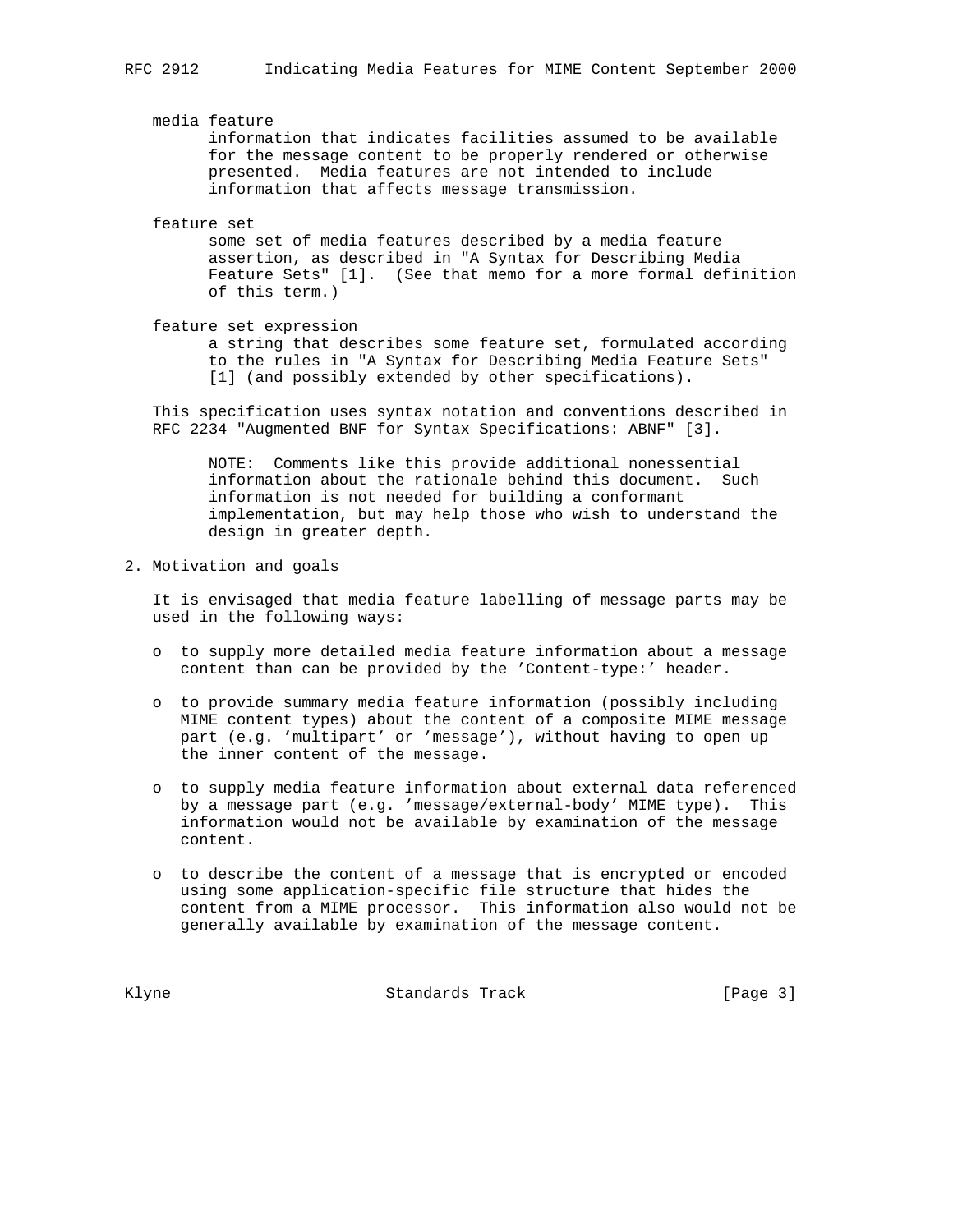## 3. The 'Content-features:' MIME header

 A new header field is defined that extends the allowable formats for 'optional-field' [4] with the following syntax:

 optional-field =/ "Content-features" ":" Feature-expr Feature-expr = filter ; See [1], section 4.1

 where 'filter' is the media feature expression format defined by "A Syntax for Describing Media Feature Sets" [1].

 This header provides additional information about the message content directly contained or indirectly referenced in the corresponding MIME message part.

## 3.1 Whitespace and folding long headers

In some circumstances, media feature expressions can be very long.

 According to "A Syntax for Describing Media Feature Sets" [1], whitespace is allowed between lexical elements of a media feature expression. Further, RFC822/MIME [4,5] allows folding of long headers at points where whitespace appears to avoid line length restrictions.

 Therefore, it is recommended that whitespace is included as permitted, especially in long media feature expressions, to facilitate the folding of headers by agents that do not otherwise understand the syntax of this field.

## 3.2 Usage considerations

#### 3.2.1 Simple message parts

 When applied to a simple MIME message part, the header should appear just once and is used to convey additional information about the message part content that goes beyond that provided by the MIME 'Content-type:' header field. The 'Content-features:' header may indicate a content type that is different than that given by the MIME 'Content-type:' header. This is possible but not recommended when applied to a non-composite body part: in any case, MIME content type processing must be performed in accordance with the 'Content-type:' header.

 NOTE: Once the message content has been delivered to an application, it is possible that subsequent processing may be affected by content type information indicated by the media feature expression. See example 4.5 below.

Klyne **Standards Track** [Page 4]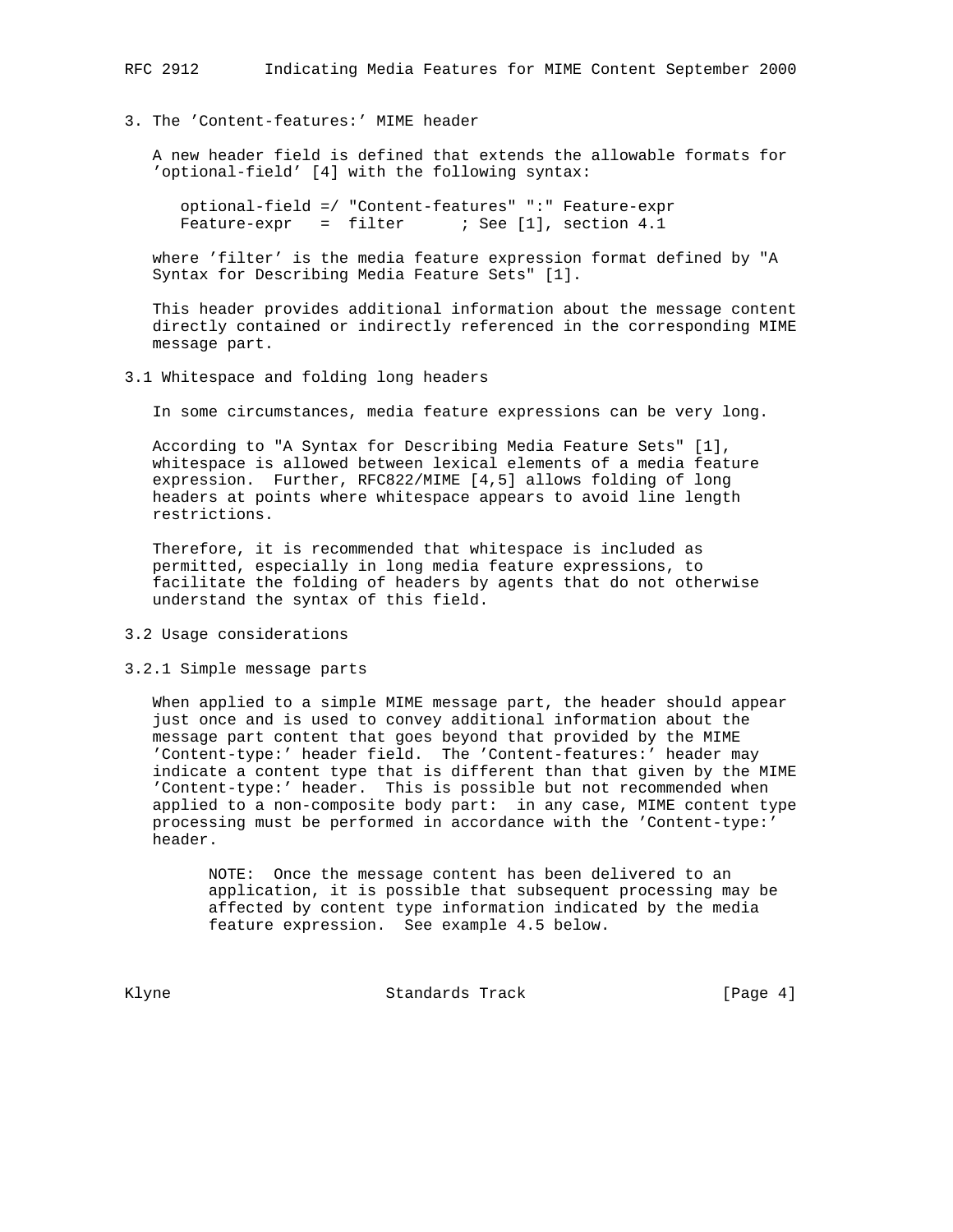#### 3.2.2 Multipart and other composites

 'Content-features:' headers may be applied to a MIME multipart indicating information about the inner content of the multipart.

 Implementations must not assume a one-to-one relationship between 'Content-features' headers and contained body parts. Headers may appear on a containing multipart wrapper in a different order than the body parts to which they refer; a single header may refer to more than one contained body part; several headers may refer to the same contained body part.

 If it is important to relate specific media features to specific contained MIME body parts, then the 'Content-features:' header should be applied directly to the body part concerned, rather than the surrounding composite.

> NOTE: The intent here is to allow summary media feature information to be provided without having to open up and examine the inner content of the MIME message.

 Similar usage may apply when the message format is a non-MIME or opaque composite; e.g. 'application/zip', or an encrypted message. In these cases, the option of examining the message content to discover media feature information is not available.

3.2.3 Reference to external data

 Media feature information about data indirectly referenced by a MIME body part rather than contained within a message can be conveyed using one or more 'Content-features:' headers.

 For example, media information --including contained MIME content type(s)-- about the data referenced by a MIME 'Message/external-body' may be conveyed.

- 4. Examples
- 4.1 Simple message

```
 Mime-Version: 1.0
       Content-type: text/plain;charset=US-ASCII
       Content-features: (& (paper-size=A4) (ua-media=stationery) )
        :
       (data)
: 1990 - 1990
```
Klyne Standards Track (Page 5)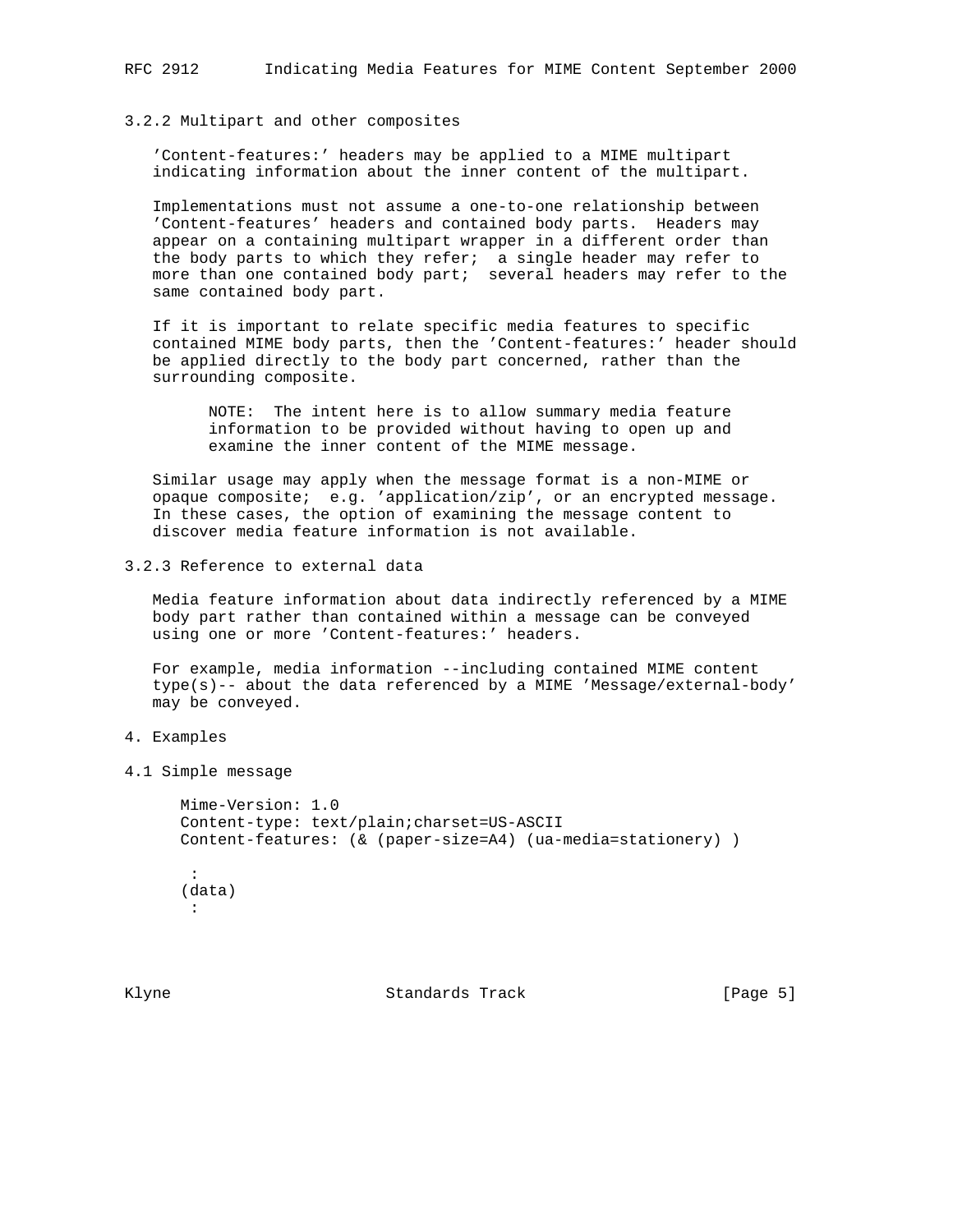```
4.2 Fax message
```

```
 Mime-Version: 1.0
       Content-Type: multipart/mixed; boundary="break"
       Content-features:
         (& (Type="image/tiff")
            (color=Binary)
            (image-file-structure=TIFF-S)
            (dpi=200)
            (dpi-xyratio=200/100)
            (paper-size=A4)
            (image-coding=MH) (MRC-mode=0)
            (ua-media=stationery) )
       --break
       Content-Type: image/tiff; name="coverpage.tiff"
       Content-Transfer-Encoding: base64
       Content-Description: This part is a coverpage
       Content-Disposition: attachment; filename="coverpage.tiff"
       0M8R4KGxGuEAAAAAAAAAAAAAAAAAAAAAPgADAP7/CQAGAAAAAAAAAAAAAAA
       AAAAAAAAEAAAZAAAAAEAAAD+////AAAAAAAAAAD////////////////////
        :
       (more data)
       :
       --break
       Content-Type: image/tiff; name="document.tiff"
       Content-Transfer-Encoding: base64
       Content-Disposition: attachment; filename="document.tiff"
       AAAADgAAAA8AAAAQAAAAEQAAABIAAAATAAAAFAAAABUAAAAWAAAAFwAAABg
       GgAAABsAAAAcAAAAHQAAAB4AAAAfAAAAIAAAACEAAAAiAAAAIwAAACQAAAA
        :
       (more data)
: 1990 - 1990
       --break--
4.3 Multipart/alternative data
```
This example illustrates three points:

 o Information about the various parts in a multipart/alternative can be made available before the alternative body parts are processed. This may facilitiate optimum one-pass processing of multipart/alternative data.

Klyne **Standards Track** (Page 6)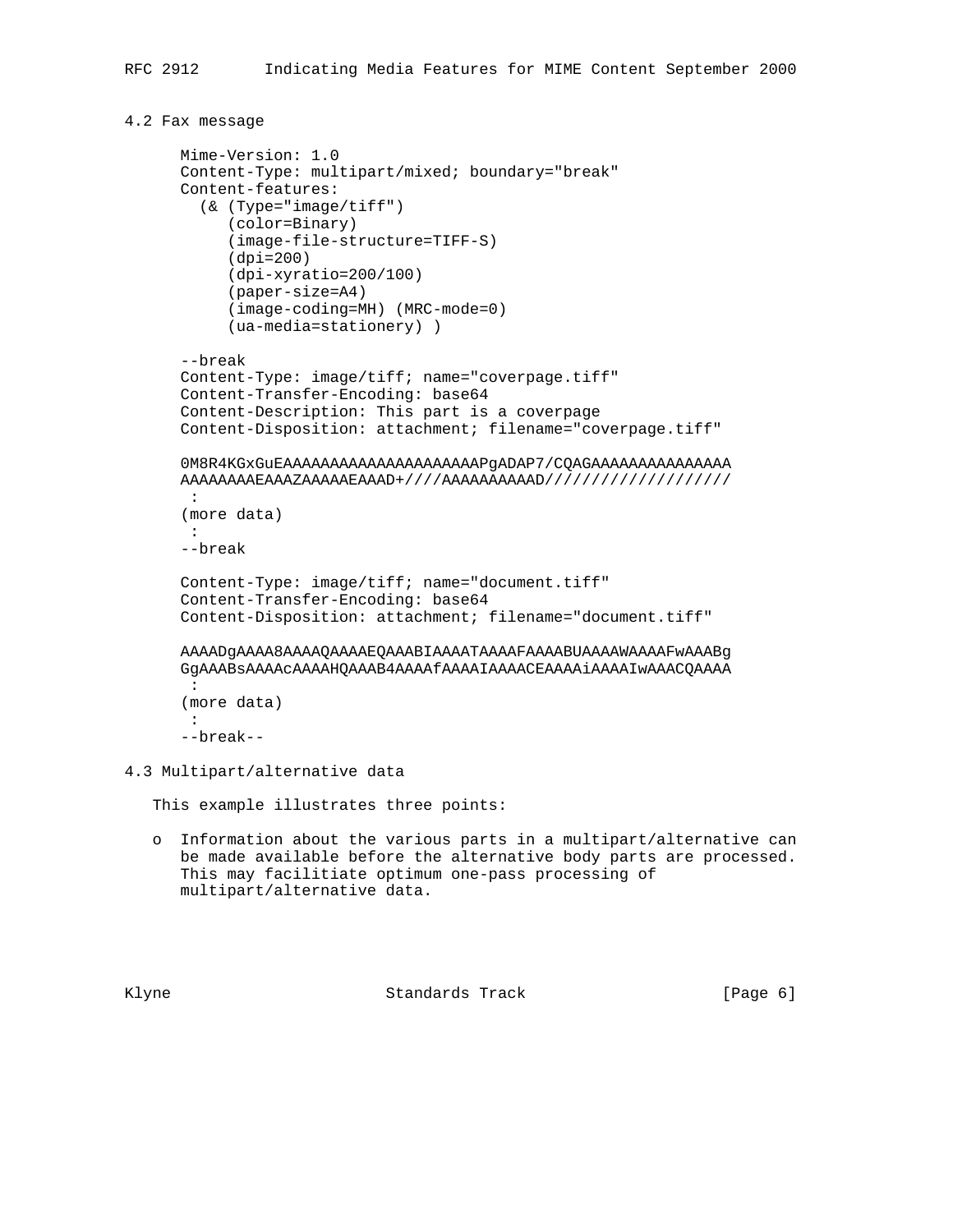- o There may be alternatives having the same basic MIME content-type, but differing in the content features that they use.
- o There is NO defined correspondence between 'Content-features' headers and contained body parts.

```
 Mime-Version: 1.0
 Content-Type: multipart/alternative; boundary="break"
Content-features: (& (Type="text/plain") (charset=US-ASCII) )
 Content-features:
   (& (Type="text/html") (charset=ISO-8859-1) (color=limited) )
 Content-features:
   (& (Type="text/html") (charset=ISO-8859-1) (color=binary) )
 --break
 Content-type: "text/plain";charset=US-ASCII
 Content-features: (color=binary)
  :
 (data)
 :
 --break
 Content-type: "text/plain";charset=US-ASCII
 Content-features: (color=limited)
  :
 (data)
  :
 --break
 Content-type: text/html;charset=iso-8859-1
 Content-features: (color=binary)
 :
 (data)
 :
 --break
 Content-type: text/html;charset=iso-8859-1
 Content-features: (color=limited)
  :
 (data)
  :
 --break--
```
Klyne Standards Track [Page 7]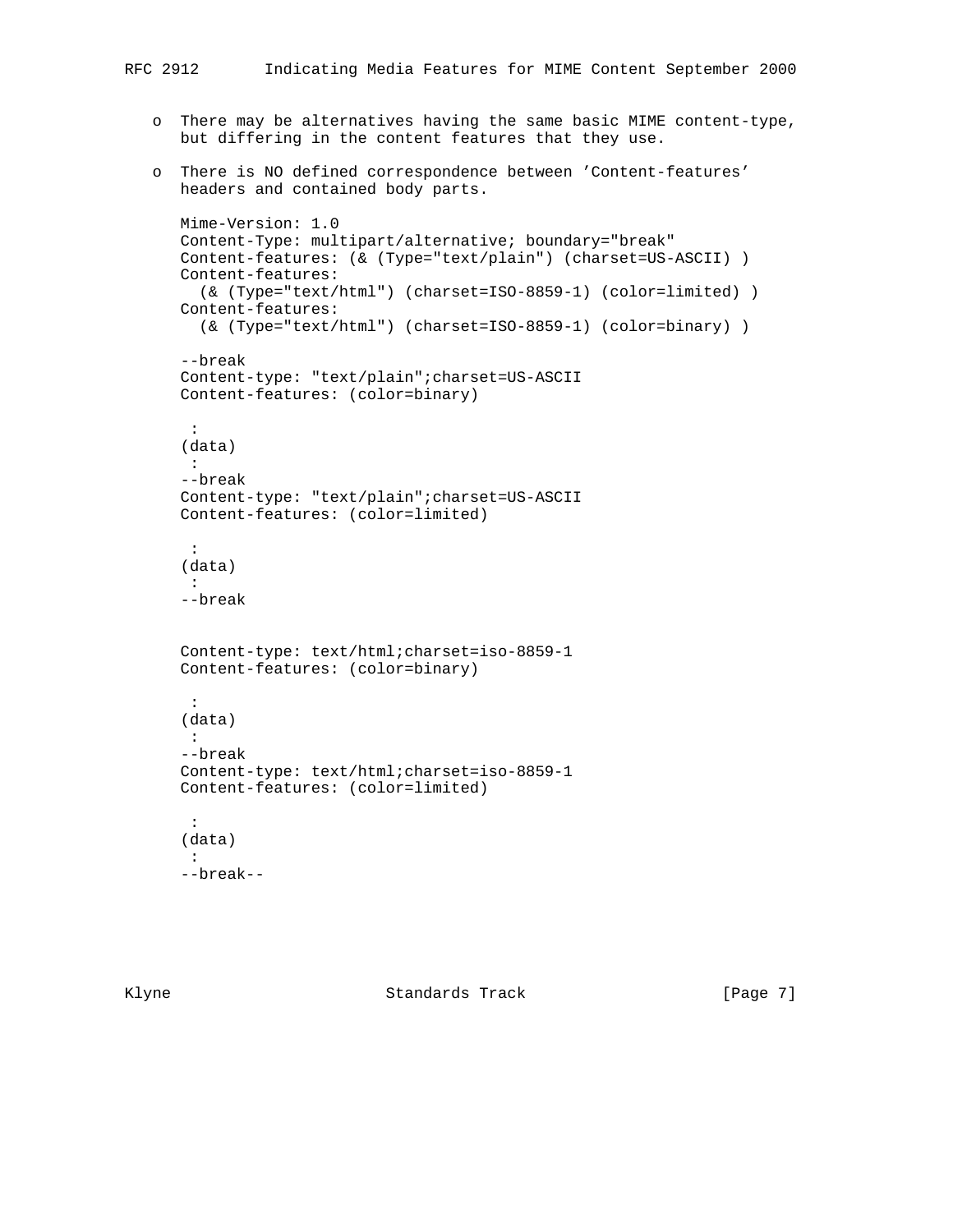4.4 Reference to external message data

```
 Mime-Version: 1.0
 Content-type: message/external-body; access-type=URL;
               URL="http://www.foo.com/file1.html"
 Content-type: Multipart/mixed
Content-features: (& (Type="text/plain") (charset=US-ASCII) )
 Content-features: (& (Type="image/tiff") (color=limited) )
```
<end>

4.5 Compressed data

 This example shows how the 'Content-features' header can be used to overcome the problem noted in the MIME registration for 'Application/zip' regarding information about the data content.

```
 Mime-Version: 1.0
 Content-type: application/zip
Content-features: (& (Type="text/plain") (charset=US-ASCII) )
 Content-features: (& (Type="image/tiff") (color=limited) )
 Content-transfer-encoding: base64
 :
 (data)
```

```
 :
 <end>
```
4.6 Multipart/related data

```
 (See also: RFC 2387, "The MIME Multipart/Related Content-type" [8])
   Mime-Version: 1.0
   Content-Type: multipart/related; boundary="boundary-example";
                 type="text/html"; start="<foo3@foo1@bar.net>"
   Content-features: (& (type="text/html") (charset=US-ASCII) )
   Content-features: (type="image/gif")
   --boundary-example
   Content-Type: text/html;charset=US-ASCII
   Content-ID: <foo3@foo1@bar.net>
   referencing a resource in another body part, for example
   through a statement such as:
   <IMG SRC="http://www.ietf.cnri.reston.va.us/images/ietflogo.gif"
    ALT="IETF logo">
```
Klyne **Standards Track** [Page 8]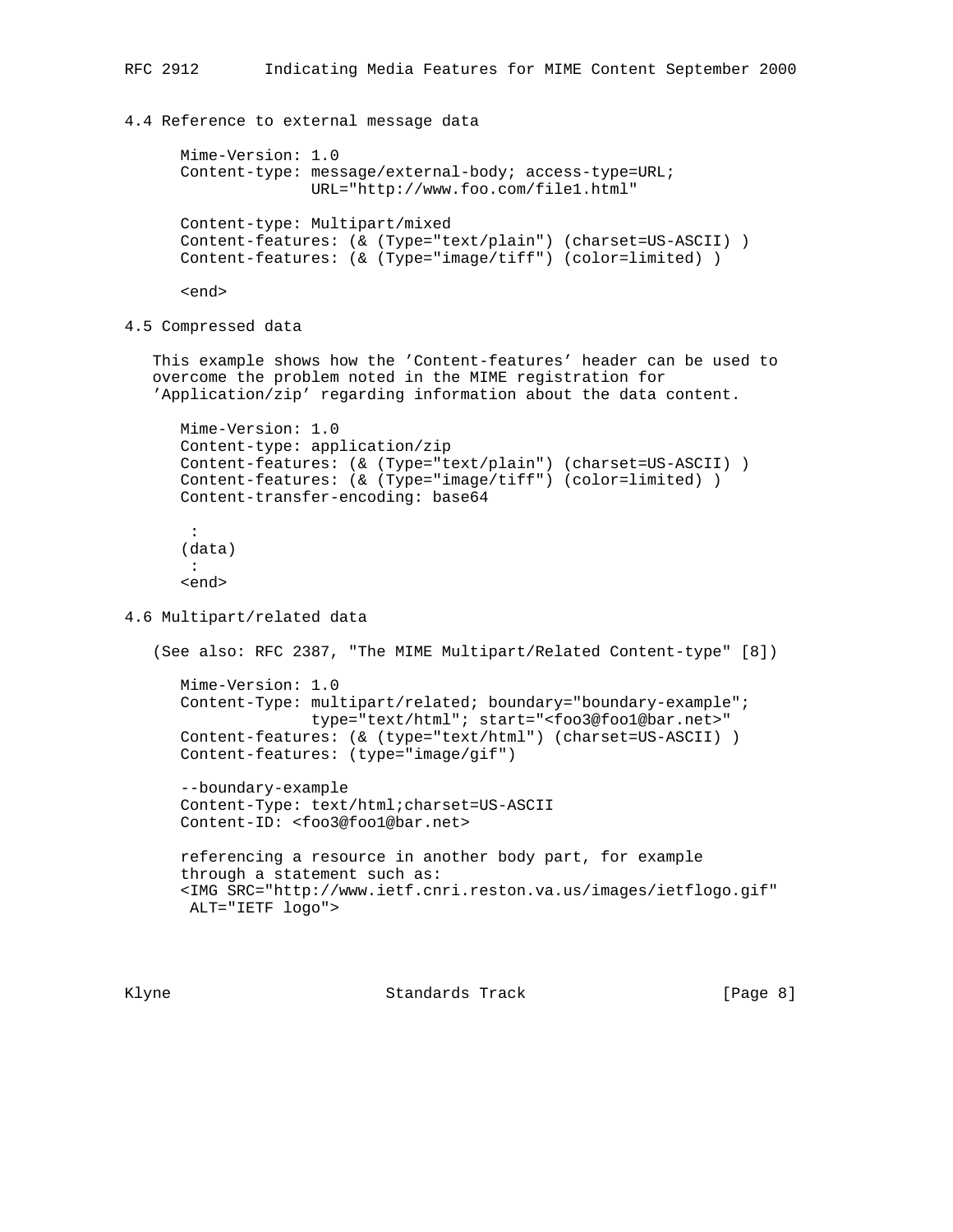--boundary-example Content-Location: http://www.ietf.cnri.reston.va.us/images/ietflogo.gif Content-Type: IMAGE/GIF Content-Transfer-Encoding: BASE64

 R0lGODlhGAGgAPEAAP/////ZRaCgoAAAACH+PUNvcHlyaWdodCAoQykgMTk5 NSBJRVRGLiBVbmF1dGhvcml6ZWQgZHVwbGljYXRpb24gcHJvaGliaXRlZC4A etc...

--boundary-example--

5. Security Considerations

 When applied to simple or multipart MIME formatted data, a media feature expression provides summary information about the message data, which in many cases can be determined by examination of the message content. Under these circumstances, no additional security considerations appear to be raised.

 When applied to other message composites, especially encrypted message content, feature expressions may disclose information that is otherwise unavailable. In these cases, some security considerations associated with media content negotiation [1,2] may have greater relevance.

 It is suggested here that media feature descriptions may be usefully employed with encrypted message content. In doing this, take care to ensure that the purpose of encryption is not compromised (e.g. encryption might be intended to conceal the fact that a particular application data format is being used, which fact might be disclosed by an injudiciously applied Content-features header).

 If a 'Content-features' header is applied to a multipart/signed object (or indeed outside any other form of signed data) the media feature information is not protected. This unprotected information could be tampered with, possibly fooling implementations into doing inappropriate things with the contained material. (Putting the media feature information inside the signed information would overcome this, at the cost of requiring implementations to parse the inner structure to find it.)

Klyne **Standards Track** [Page 9]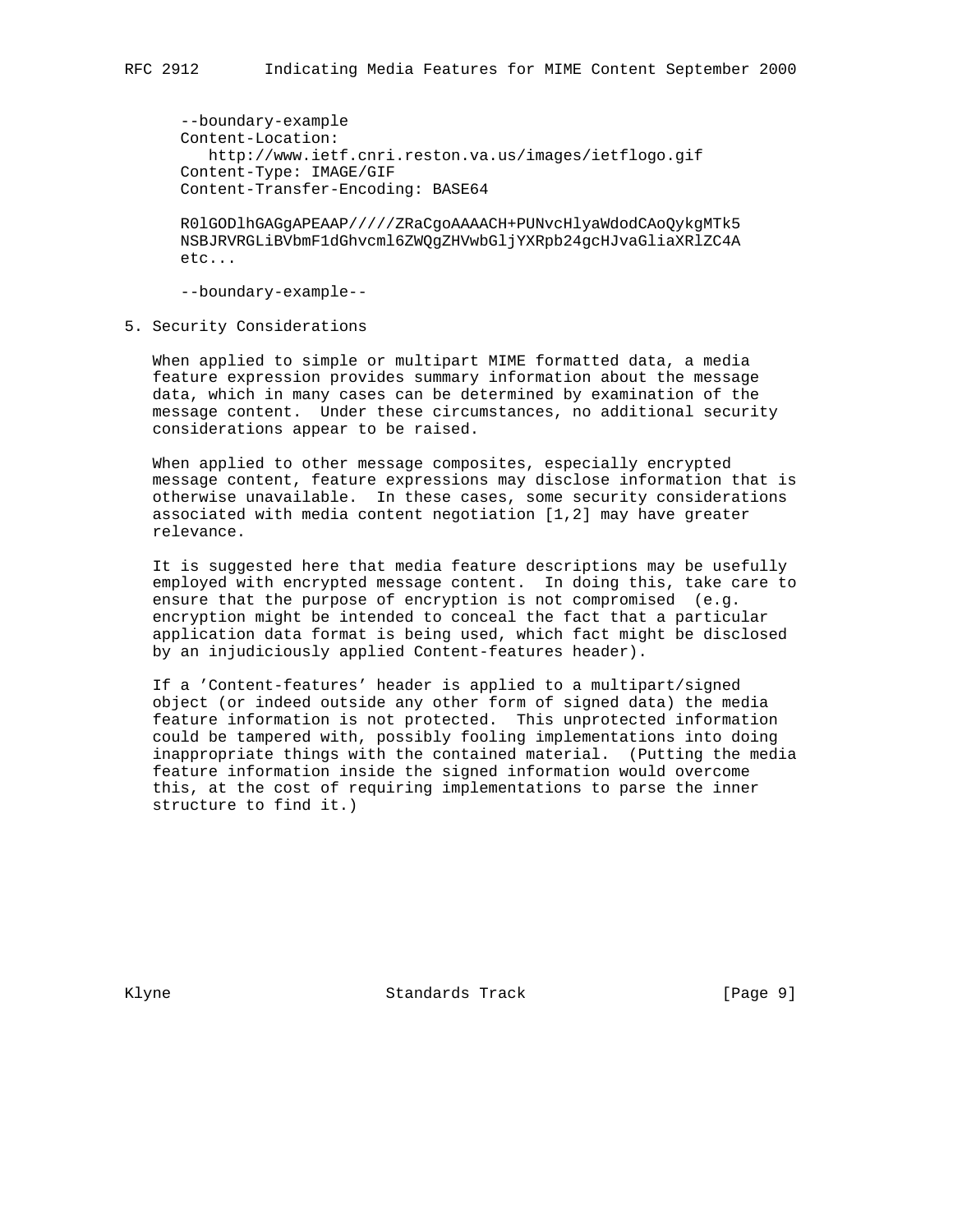6. Acknowledgements

 This proposal draws from discussions with Dan Wing. The fax message example was taken from a proposal by Mike Ruhl. The multipart/related example is developed from RFC 2557 [7].

 The author would like to thank the following people who offered comments that led to significant improvements: Mr Hiroshi Tamura, Ted Hardie, Maurizio Codogno, Jacob Palme, Ned Freed.

- 7. References
	- [1] Klyne, G., "A Syntax for Describing Media Feature Sets", RFC 2533, March 1999.
	- [2] Holtman, K., Mutz, A. and T. Hardie, "Media Feature Tag Registration Procedure", RFC 2506, March 1999.
	- [3] Crocker, D. and P. Overell, "Augmented BNF for Syntax Specifications: ABNF", RFC 2234, November 1997.
	- [4] Crocker, D., "Standard for the format of ARPA Internet text messages", STD 11, RFC 822, August 1982.
	- [5] Freed, N. and N. Borenstein, "Multipurpose Internet Mail Extensions (MIME) Part 1: Format of Internet message bodies", RFC 2045, November 1996.
	- [6] Levinson, E., "The MIME Multipart/Related Content-type", RFC 2387, August 1998.
	- [7] Palme, J., Hopmann, A. and N. Shelness, "MIME Encapsulation of Aggregate Documents, such as HTML (MHTML)", RFC 2557, March 1999.
- 8. Author's Address

 Graham Klyne Content Technologies Ltd. 1220 Parkview, Arlington Business Park Theale Reading, RG7 4SA United Kingdom

 Phone: +44 118 930 1300 Fax: +44 118 930 1301 EMail: GK@ACM.ORG

Klyne **Standards Track** [Page 10]